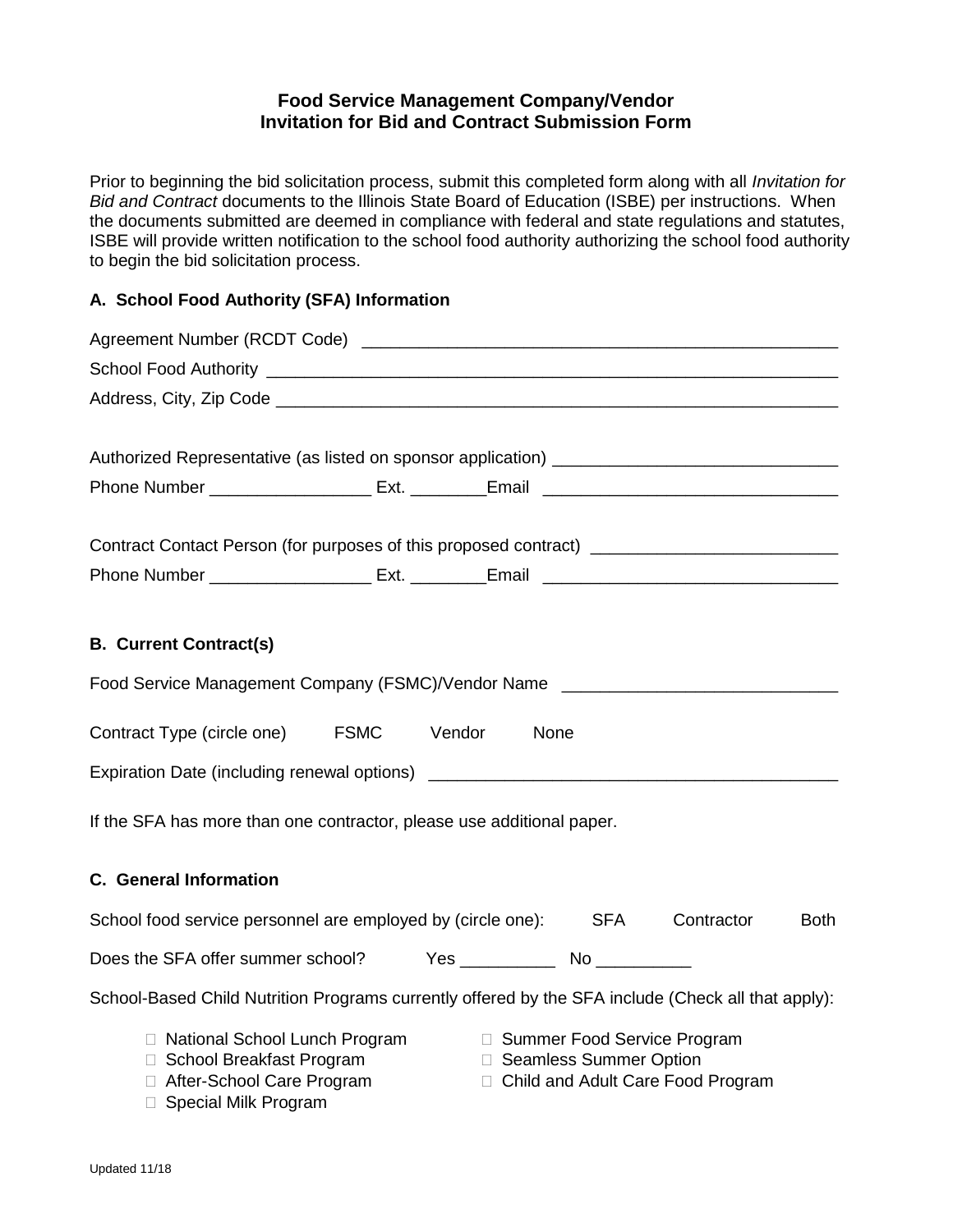### **D. Other Agreements**

List all other district(s)/school(s) for which you provide meals. Use additional paper if necessary. \_\_\_\_\_\_\_\_\_\_\_\_\_\_\_\_\_\_\_\_\_\_\_\_\_\_\_\_\_\_\_\_\_\_\_\_\_\_\_ \_\_\_\_\_\_\_\_\_\_\_\_\_\_\_\_\_\_\_\_\_\_\_\_\_\_\_\_\_\_\_\_\_\_\_\_

#### **E. Projected Dates**

Allow a recommended minimum of 28 days between the newspaper advertisement and the public bid opening.

- 1) Newspaper Advertisement \_\_\_\_\_\_\_\_\_\_\_\_\_\_\_\_\_\_\_\_\_\_\_\_\_\_\_\_\_\_\_\_\_\_\_\_\_\_\_\_\_\_\_\_\_\_\_\_\_\_\_  *Date*
- 2) Pre-Bid Conference (if applicable)  $\frac{1}{\text{Date}}$ *Date Location*
- 3) Public Bid Opening  $\frac{1}{\sqrt{2\pi}}$ *Date Location*
- 4) Contract Award \_\_\_\_\_\_\_\_\_\_\_\_\_\_\_\_\_\_\_\_\_\_\_\_\_\_\_\_\_\_\_\_\_\_\_\_\_\_\_\_\_\_\_\_\_\_\_\_\_\_\_\_\_\_\_\_\_\_\_ *Date*

#### **F. Certification Statement**

I hereby confirm the *Invitation for Bid and Contract* documents submitted to the Illinois State Board of Education have been reviewed by the school food authority's legal counsel as necessary to ensure compliance with all local regulations, statutes, and policies. I certify that the procurement documents were developed in compliance with the Conflict of Interest standards and requirements included in 2 CFR 200.112 and 2 CFR 200.318 and I hereby certify there are no current Conflicts of Interest. I further certify that the procurement documents were developed in a manner providing full and open competition consistent with the standards of 2 CFR 200.319 and that there was no involvement from contractors in the development of or drafted specifications requirements, statements of work, or invitations for bids or requests for proposals.

\_\_\_\_\_\_\_\_\_\_\_\_\_\_\_\_\_\_\_\_\_\_\_\_\_\_\_\_\_\_\_\_\_\_\_\_\_\_ \_\_\_\_\_\_\_\_\_\_\_\_\_\_\_\_\_\_\_ \_\_\_\_\_\_\_\_\_\_\_\_\_\_\_\_\_\_\_

| Authorized Representative Signature | Title | Date |
|-------------------------------------|-------|------|
|-------------------------------------|-------|------|

**Email/Fax/Mail: Nutrition Division Illinois State Board of Education 100 North First Street W270 Springfield, IL 62777-0001 nutritionprocurement@isbe.net Fax: 217-524-6124**

\_\_\_\_\_\_\_\_\_\_\_\_\_\_\_\_\_\_\_\_\_\_\_\_\_\_\_\_\_\_\_\_\_\_\_\_\_\_\_\_\_\_\_\_\_\_\_\_\_\_\_\_\_\_\_\_\_\_\_\_\_\_\_\_\_\_\_\_\_\_\_